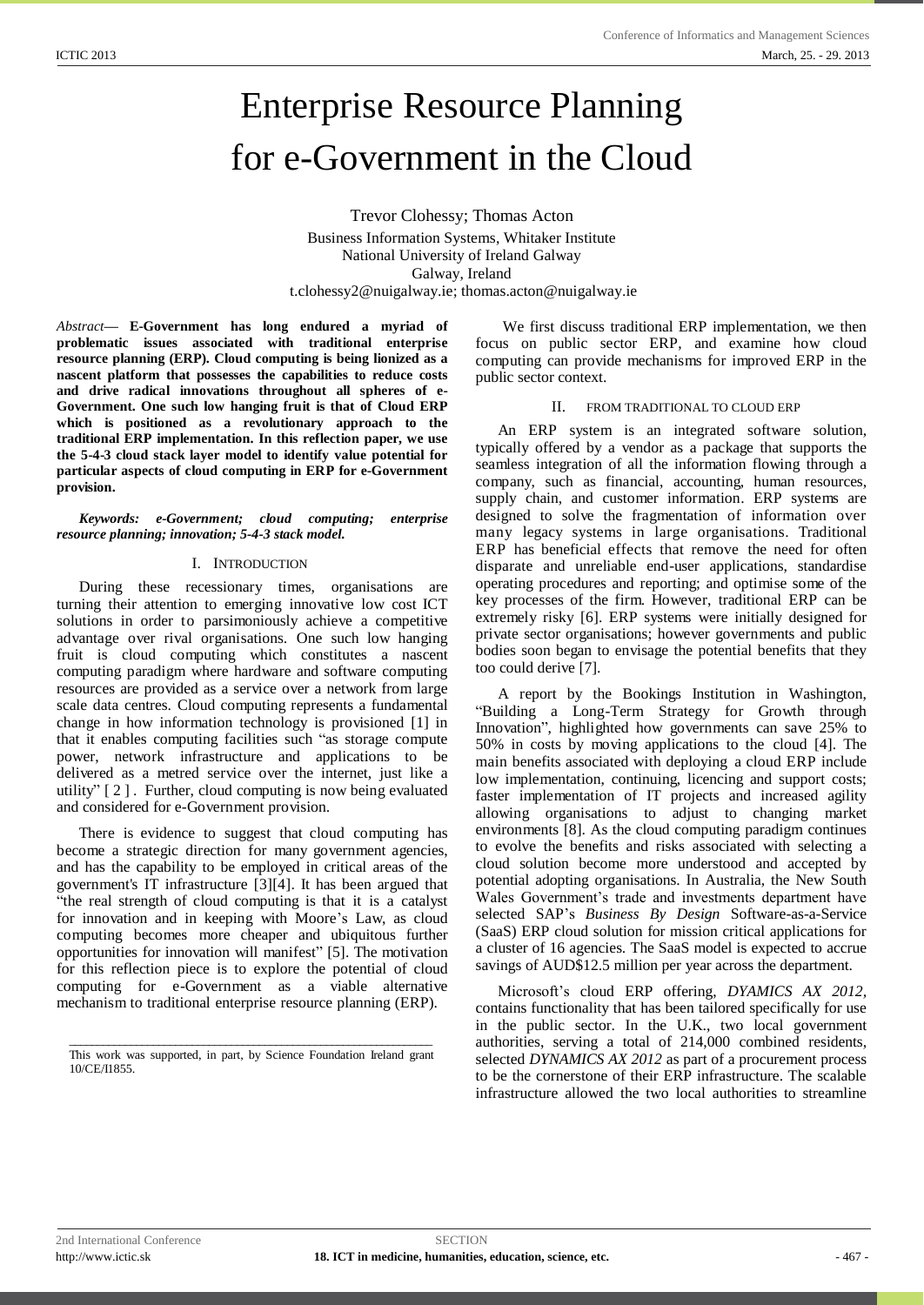their operations, reduce staff by up to two thirds and collate average savings of STG£3 million per year.

In order to fully comprehend the capabilities afforded by cloud computing it is necessary to explore the value potential across the cloud computing layers. In the following section we explore these capabilities in the public sector ERP context.

## III. CLOUD COMPUTING LAYERS AND PUBLIC SECTOR ERP

A comprehensive and widely accepted definition of Cloud Computing is provided by the National Institute of Standards and Technology (NIST), who define cloud computing,  $16<sup>th</sup>$  and final revision, as: "a model for enabling ubiquitous, convenient, on-demand network access to a shared pool of configurable computing resources (e.g., networks, servers, storage, applications and services) that can be rapidly provisioned and released with minimal management effort or service provider interaction…….[It] is composed of five essential characteristics, three service models, and four deployment models" [9]. It is this definition and delineation that we employ in this paper, in particular, what we term the *5-4-3 cloud computing stack model* [10] compromising of the essential characteristics layer, the deployment model layer and the service model layer (figure 1). We now apply the *5-4-3 cloud computing stack model* to identify those components and choices available to best effect value in public sector ERP implementation.



Figure 1. . 5-4-3 Cloud computing stack model

## *A. Essential Characteristics Layer*

The bottom layer contains 5 well-described components that underpin the mantra of cloud computing. Certain components such elasticity provision and resource pooling are provision-dependent. All components would be present in a cloud-based ERP implementation, but the manifestation of these 5 characteristics in an organisation or public sector is largely dependent on the deployment model implemented.

## *B. Deployment Model Layer*

The middle (deployment) layer comprises four cloud deployment models, public, private, hybrid and community. Value rests with the cloud deployment model that best fosters an innovation process that promotes a greater focus on increasing core competencies while balancing this focus with the cost of cloud- based services. In the public service context, and considering pressure on e-Government initiatives to facilitate easily-accessible systems for the public, and with value a stakeholder concept, an increased value may be gained through leveraging public and community-based cloud deployment.

## *C. Service Model Layer*

The top layer comprises the 3 well-established cloud computing service models commonly referred to as the SPI (Software, Platform, Infrastructure) model describing each as a service  $[9][11][12]$ . Value can be facilitated by channelling various outbound services through one of the SPI components, and is dependent on the business focus of organisations or bodies. In the public service context, service layer choices reflect those in organisational and other private contexts, with provision needs indicating the appropriateness of choice. However, considering the relative strengths of public or community deployment models, public service bodies and agencies have an increased emphasis on ensuring a secure overall architecture.

## IV. E-GOVERNMENT CLOUD ERP ADOPTION STRATEGY: LEVERAGING THE CAPABILTIES OF THE 5-4-3 STACK MODEL

Despite the unwavering advocation by cloud computing evangelists and acolytes regarding the many benefits associated with cloud ERP for e-Government, demand has been stagnated somewhat by the age old chicken-versus-egg dilemma. Governments have been wary of cloud solutions due to a lack of research and case studies in a public sector arena, while vendors have been slow to furnish cloud solutions due to a lack of demand.

One possible avenue for e-Government to leverage the capabilities afforded by the *5-4-3 cloud computing stack model* would be, on a trial project basis (figure 2), to transition and consolidate the disparate departmental systems of a number of public sector agencies into a single ERP project in the cloud. This "cluster" of agencies could perhaps implement a "vanilla" ERP cloud SaaS solution on a hosted platform to support finance, payroll, procurement and human resources functions. The benefits of implementing a "vanilla" solution include rapid deployment, minimal configuration and the capability to support standard processes. The overall aim of this trial project would be to deliver prerequisite minimum capability and depending on the results of the trial could provide the foundation for the aligning of public sector legacy systems on a mass scale (figure 3).